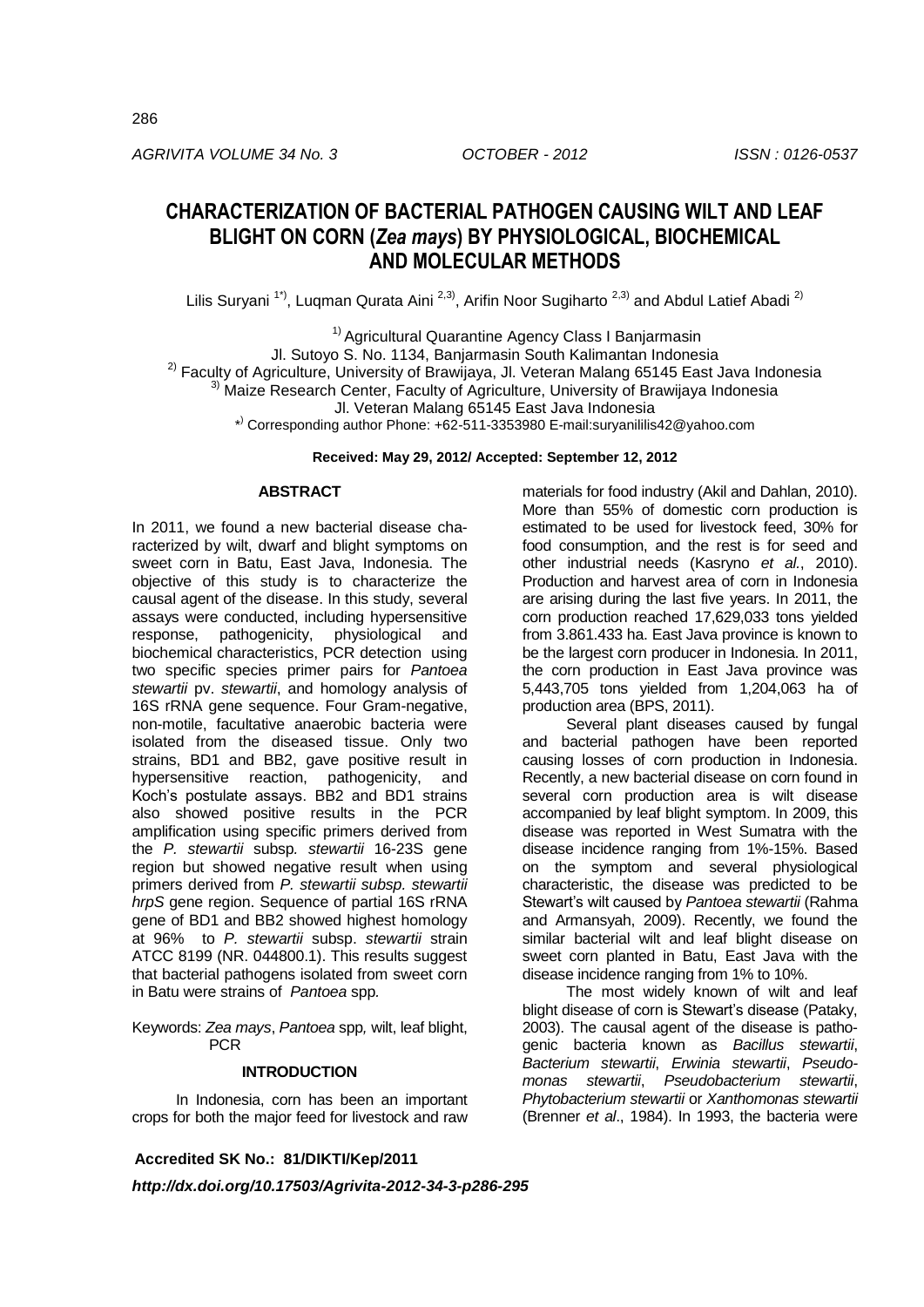transfered to the genus of *Pantoea* to be *Pantoea stewartii* subsp. *stewartii* (Mergaert *et al*., 1993). The corn flea beetle *Chaetocnema pulicaria*  Melsheimer (order: Coleoptera, family: Chrysomelidae) is known to be the primary vector for *P. stewartii* subsp*. stewartii* (Menelas *et al*., 2006). The potential risk of seed transmission is considered very important in international shipment of corn seeds hence more than 50 countries ban the importation of corn seeds unless it has been certified free of *P. stewartii* subsp*. stewartii* (Coplin *et al*., 2002; Michener *et al*., 2002).

Two phases of Stewart's wilt disease can occur on corn plants. The seedling wilt phase occurs when the young seedling plants are infected systemically, whereas the leaf blight phase occurs when the the infection occurs after seedling stage. The blight symptom appeared pale-green to yellow linear streaks with irregular or wavy margins develop parallel to leaf veins. These lessions become necrotic by age and on susceptible cultivars the lessions may extend to the entire length of the leaf. The leaves on the infected young plants usually show striped white or yellow (Lipps *et al*, 2003; Pataky, 2003). Systemic infection on corn seedling can cause high yield losses (Freeman and Pataky, 2001).

The study of the disease is still limited in Indonesia. Since its ability to infect corn plant in seedling stage, the disease is potential to be very destructive such as downy mildew caused by *Peronosclerospora maydis* which has been causing great loss of corn production in Indonesia. East Java province is the largest corn producer as well as the center of corn seeds production in Indonesia. Therefore, the presence of this disease can be a serious problem not only for corn production but also for healthy seed production.

This study aimed to characterize the bacterial pathogen causing wilt and leaf blight on corn found in Batu, East Java.

## **MATERIALS AND METHODS**

The study was conducted at Plant Pathology laboratory of Plant Protection Department, Faculty of Agriculture, Brawijaya University, Malang, Indonesia and at laboratory of Mole-cular Biology of Biology Department, Faculty of Sience, Islamic State University, Malang, Indonesia, from September 2011 to March 2012.

# **Isolation and Identification of Bacterial Pathogen from Diseased Corn Plant**

Bacterial pathogens were isolated from plant leaves and stalks showing wilt or blight symptoms collected on January 2011 from corn fields in Batu. Small sections of stalk or leaf tissues with indicated symptoms were cut aseptically from the margins of lesions and macerated in 1 ml of sterile distilled water for 30 minutes. Plant extracts were streaked onto Nutrient Agar (NA), incubated at 28ºC, and examined after 2 to 5 days for colonies appearance. Initial identification was performed i.e. the Gram staining, Hugh-Leifson assay, pigment production on YDC, and hypersensitive reaction (HR) on tobacco.

## **Pathogenicity and Koch's Postulate Assays**

Pathogenicity assay on corn plants was performed by inoculation on sweet corn plants cultivar Jambore. Each bacterial strain was grown on NA plates for 48 h at 28ºC, and then each bacterial strain was suspended in sterile distilled water to obtain approximately  $10^8$  CFU/ml. Ten days old plants were inoculated using two methods: (i) suspensions of pathogenic bacteria were infiltrated into leaf tissues with a needle-less syringe and (ii) the suspensions were injected into plant stems. Inoculated plants were put in a chamber and maintained in room temperature with 90% relative humidity. After 2 days, the plants were transferred to greenhouse. Bacteria were reisolated from symptomatic leaves or stems tissues and confirmed by observation of colony morphology on YDC, Gram staining, and Hugh-Leifson assay.

## **Physiological and Biochemical Assays**

Isolates were assayed as described by Schaad *et al*. (2000) i.e. growth at 37°C; nitrate reduction; gelatin liquification; indole production; motility; utilization of citrate, malonate and tartrate; acid production from glycerol, lactose, maltose, mannitol, sorbitol, meso inositol, cellobiose and sucrose.

#### **DNA Isolation**

Genomic DNA was isolated from bacterial cells using alkali lysis method (Ausubel *et al*., 1996) with minor modification. The 24 hours cultured bacterial cells were harvested by centrifugation at 10.000 g for 5 minutes and re-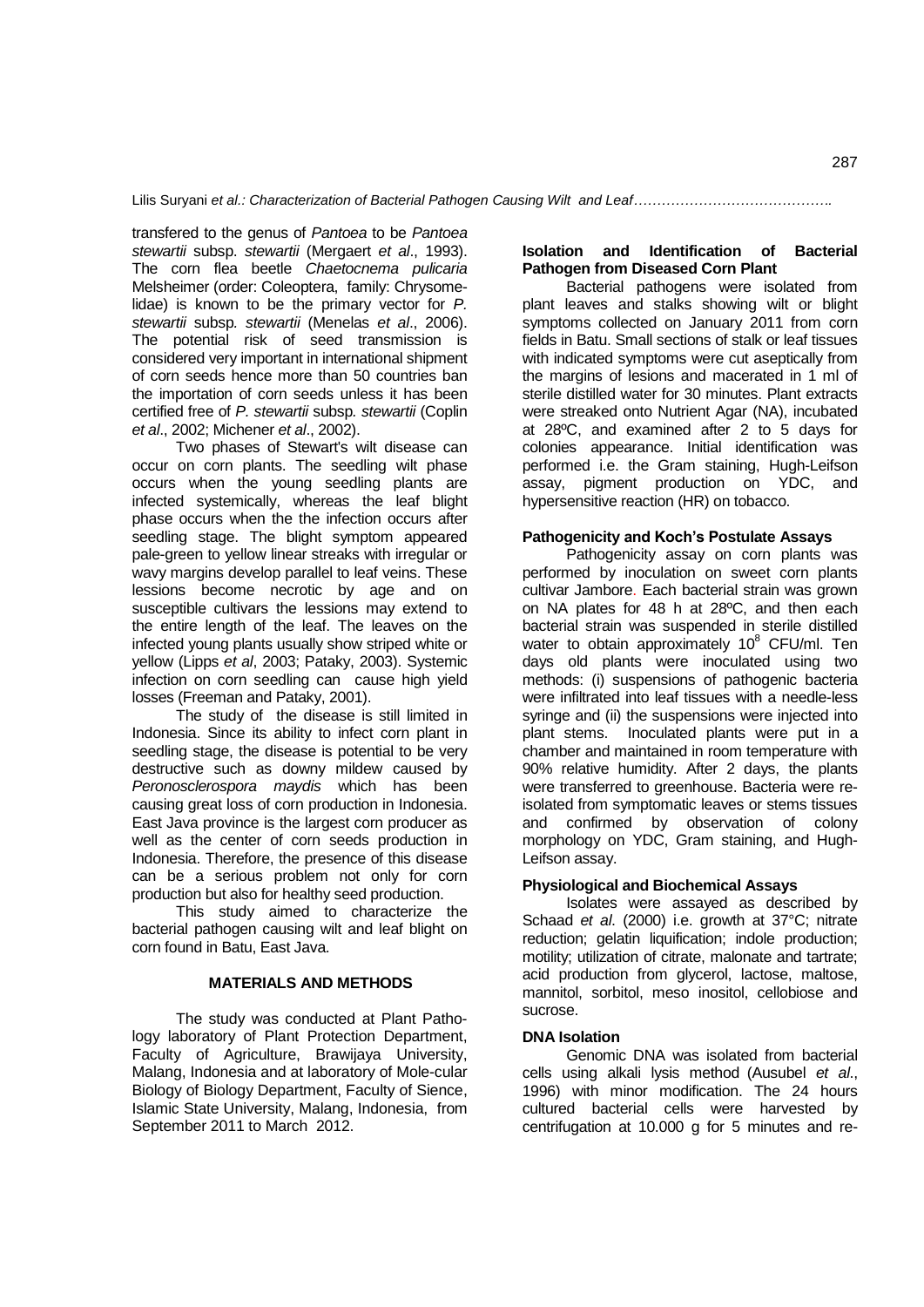suspended in 525 µl TE buffer. Bacterial cells were then disrupted by adding 60 µl of 20% SDS and Proteinase K (200 µg/ml), and then incubated at 37°C for 60 minutes. The suspension was mixed with 100 µl 5N NaCl and 80 µl CTAB and incubated at 65°C for 30 minutes. 750 µl Chloroform Isoamyl Alcohol (CIAA) was added in the suspension, mixed thoroughly, and separated by centrifugation at 11.000 g for 10 minutes. Supernatant was transferred into new tubes and the equal volume of Phenol Chloroform Isoamyl-Alcohol (PCI) was added, mixed thoroughly and separated by centrifugation at 11.000 g for 10 minutes. The DNA from the supernatant was precipitated using equal volume of isopropanol and centrifugated at 12.000 g for 2 minutes. DNA precipitate was washed with 70% ethanol, recentrifuged at 12.000 g for 2 minutes, dried on room temperature and re-suspended with 30µl TE buffer containing RNAase.

#### **PCR Assay**

For the determination of pathogenic *Pantoea,* two specific primer pairs designed for the detection of *P. stewartii* subsp. *stewartii* (Coplin *et al*., 2002) were used. Primers ES16 (5'-GCG AACTTGGCAGAG AT-3') and ESIG2c (5'- GCGCTTGCGTGTTATGAG-3') were derived from the sequence of 16S-23S rRNA/ITS region of *P. stewartii* subsp*. stewartii* whereas HRP1d (5'- GCACTCATTCCGACCAC-3') and HRP3r (5'- CGGCATACCTAACTCC-3') were derived from *hrpS* gene region of *P. stewartii* subsp*. stewartii*. The condition of PCR amplification were: 1 cycle at 95°C for 1 min, 55 cycles of: 30 s at 95°C, 30 s at 55°C, 60 s at 72°C, and 1 cycle of post extension at 72°C for 3 min. The PCR product was separated on 1.5% agarose gel at 1.5 V/cm, stained in ethidium bromide solution (0.5 μg/mL in TAE buffer) for 15 min, and subjected to Gel-Doc observation. The size of the expected amplicons were 0.92 kb (ES16/ESIG2c) and 0.9 kb (HRP1d/HRP3r) .

#### **Analysis of Partial 16S rRNA Gene Sequence**

The partial 16S rRNA gene fragment was amplified using the universal primers fD1(5′- AGAGTTGATCCTGGCTCAG-3′) and rD1(5′-

AAGGAGGTGATCCAGCCGCA-3′) (Weisburg *et al*., 1991). DNA was amplified in 25 μl reaction volumes containing 4 μl template DNA, 12,5 μl Go Taq® Green Master Mix 2X from Promega, 2,5 μL of 100 pmol of each primer, and 3,5 μL DDW. The conditions of PCR amplification were 1 cycle at 95°C for 3 min; 40 cycles at 95°C for 1 min, at 55°C for 1 min, and at 72°C for 2 min; post extension at 72°C for 3 min. For the confirmation, the PCR product was separated on 1.5% agarose gel at 1.5 V/cm. The DNA fragment was stained in ethidium bromide solution (0.5 μg/mL in TAE buffer) for 15 min and subjected to Gel-Doc observation. The size of the expected amplicon was 1.5 kb.

The amplified PCR products were purified using ethanol/EDTA precipitation method. The sequencing was performed using BigDye<sup>®</sup> Terminator v3.1 Cycle Sequencing Kit (Applied Biosystems, USA). Sequences were analyzed using Sequencing Analysis Software v5.31 (Applied Biosystems, USA). The GenBank/EMBL databases were used for homology search using the BLAST program that available in the website: http://blast.ncbi.nlm.nih.gov/Blast.cgi (National Center for Biotechnology Information, USA). Phylogenetic and molecular evolutionary analyses were conducted using *MEGA* version 5 (Tamura *et al.*, 2001).

#### **RESULTS AND DISCUSSION**

In this study we characterized the pathogenic bacterium causing wilt accompanied with blight symptoms on corn found in Batu area, East Java. The disease intensity varied from 1-10% of the plant population. The leaf blight symptom was typically light brown with irregular edges (Figure 1). Dwarf symptoms were found less than 5%, and the wilt symptoms were found on mature plants at approximately 50 days old. Blight symptoms were also found in younger plants. The wilted corn plants released bacterial mass from the cutting of rotted stalk. The characteristic of the symptoms mentioned above appeared to resemble the symptoms of Stewart's wilt disease of corn (Pataky, 2003).

## 288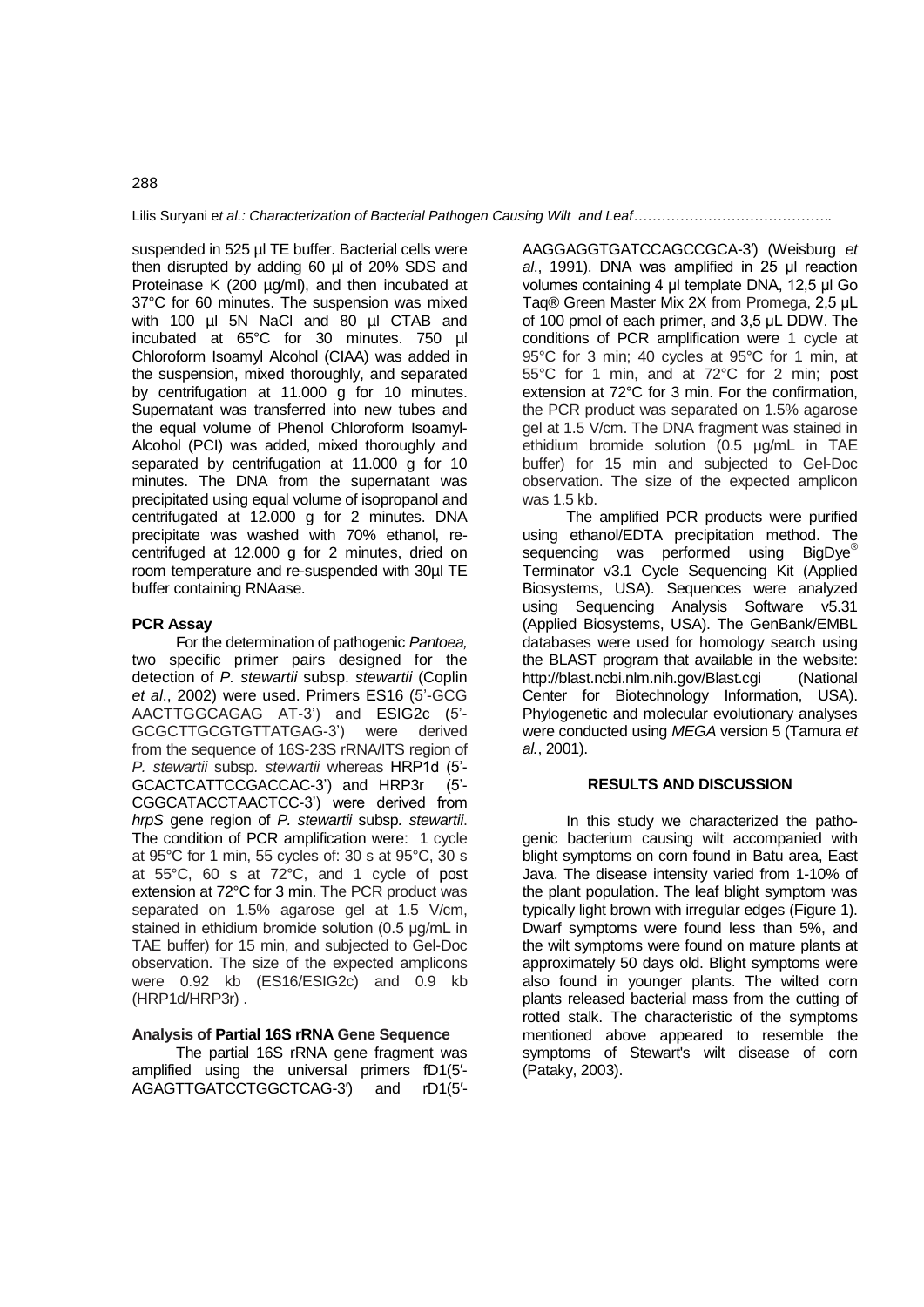

Figure 1. Disease symptoms on corn observed in the field. A, leaf blight; B, stalk rot; C, dwarf

#### **Bacterial Pathogen Isolation and Hypersensitive Assay**

Four bacterial strains i.e. BB1, BD1, BB2, BB3 were isolated from leaves and stalks of corn showing disease symptoms. The bacteria were able to grow on NA medium in 24 hours at room temperatures. Colonies were circular, 1-2 mm, somewhat convex with flat edges. All isolates were Gram-negative rod, facultative an-aerobic and showed yellow colonies in YDC medium. All bacterial strains produced HR in tobacco leaves at 48 hours after infiltration.

#### **Pathogenicity Test**

When 10 days old seedlings were infiltrated with suspension of all bacterial strains, water soaked emerged in 2 days after inoculation. The symptoms changed into blight with irregular edges two days later. When the bacterial suspensions were injected into the stems of 10 days old corn plants, only BD1 and BB2 strains produced wilt symptoms within a week (Figure 2). These strains induced consistent symptom in corn plants similar to those observed in the field. Control plants inoculated with water did not develop any symptoms. Bacterial pathogens were successfully reisolated from the symptom of plants inoculated with strain BD1 and BB2. Colonies recovered diseased plants were also yellow, Gram negative, and facultative anaerobic.

#### **Physiological and Biochemical Characteristics**

The results of physiological and biochemical tests showed that strain BD1 and BB2 isolated from leaves and stem respectively had nearly similar characteristics, with the exception on the use of carbon from meso inositol assay. Characteristics of BD1 and BB2 strains resembled more to *P. ananatis*, but they had unique main characters similar to *P. stewartii subsp. stewartii* i.e. non-motile and were unable to produce indole*.* These results showed both BD1 and BB2 strains have physiological and biochemical characteristics quite differently from *P. stewartii* described by Schaad *et al.* (2000).

Both BD1 and BB2 strains showed nonmotile suggesting that these strains are resembled to *P. stewartii* subsp. *stewartii*. However, other biochemical characteristics showed variable compared with those of *P. stewartii* subsp. *stewartii*. *P. stewartii* subsp. *stewartii* are historically described as aflagellated and non-motile bacteria (Pepper, 1967), the most distinguishing character of *P. stewartii* subsp. *stewartii* from other *Pantoea*. Transmission of *P. stewartii*  subsp*. stewartii* in the field requires the feeding action of the pathogen bearing corn flea beetle, *Chaetocnema pulicaria,* which serves as overwintering host for *P. stewartii* subsp. *stewartii*  (Pataky 2003). The existence of the corn flea beetle in Indonesia is still unknown.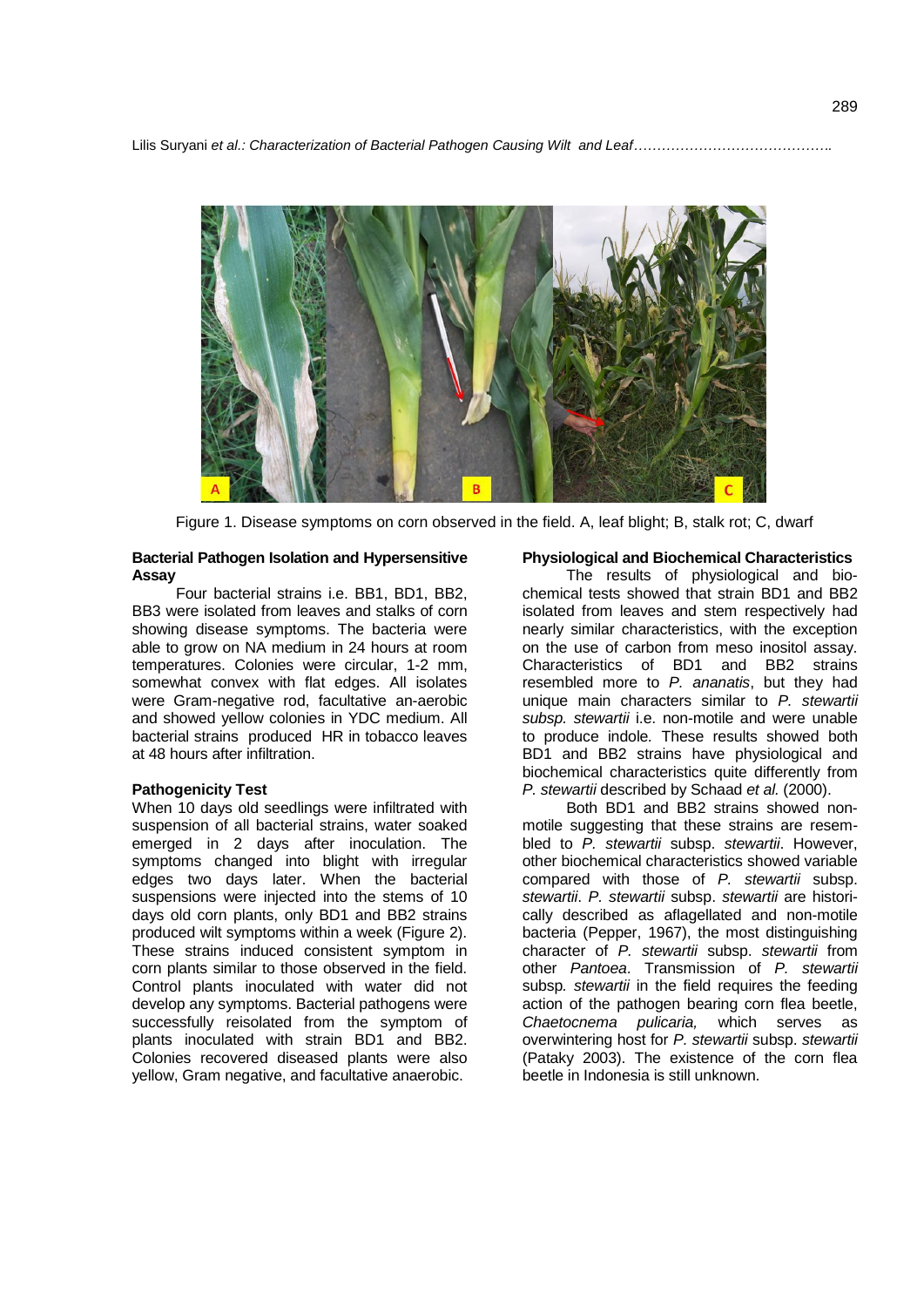

Figure 2. Symptoms on the pathogenicity test, A. wilt symptom (right) compared to control (left), B. watersoak appeared on stalk, C. water soak appeared on leaf, D. leaf blight

## **Detection of Bacterial Strains using Two Species-Specific Primer Pairs For** *P. stewartii*  **subsp.** *stewartii*

Primers ES16/ESIG2c were designed for the detection of *P. stewartii* subsp*. stewartii* to amplify the unique sequence of 16S to 23S rRNA intergenic transcribed spacer (ITS) region (Coplin *et al*.,2002). It is known that DNA sequences in the 16S to 23S intergenic spacer region exhibit a great deal of sequence and length variation. The variations in this region have been shown to be useful for differentiating species of prokaryotes (Barry *et al*., 1991).

Electrophoresis product using primer ES16/ESIG2c (Figure 3) indicated that 0,92 kb amplicons were detected on the BD1 and BB2 strains, but no amplicons were detected on the BB1 and BB3 strains. Positive control of genomic DNA of *P. stewartii* subsp. *stewartii* DM5262 strain also showed the amplicon, suggesting the positive result of both BD1 and BB2 strains.

The PCR assay using HRP1d and HRP3r primers derived from *P. stewartii* subsp. *stewartii hrpS* gene region showed that no amplicon was shown in all of 4 bacterial strains. Positive control of genomic DNA of *P. stewartii* subsp. *stewartii* DM5262 strain showed the amplicon, suggesting the negative result of the existence of *P. stewartii* subsp. *stewartii hrpS* gene in all 4 bacterial strains.

The ability of plant-pathogenic bacteria to elicit the hypersensitive response (HR) in resistant or non-host plants is correlated with their ability to cause disease in susceptible hosts. These capabilities are determined by hypersensitive response and pathogenicity (*hrp*) genes, which encode components of a protein secretion pathway, regulatory factors, and a number of secreted effector proteins. *P. stewartii*  subsp. *stewartii* posses *hrpS*, one of *hrp* genes which involved in the HR elicitation in non host plants as well as pathogenicity in host plants (Lindgren, 1997)

# **Partial 16S rRNA Gene Sequence Analysis**

The 16S rRNA gene sequence analysis is a powerful and accurate method for determining phylogenetic relationships (Barry *et al*., 1991). BLAST search using partial 16S rRNA gene sequences showed that BD1 and BB2 strains had the highest homology at 96% to *P. stewartii*  subsp. *stewartii* strain ATCC 8199 (accession number [NR\\_044800.1\)](http://www.ncbi.nlm.nih.gov/nucleotide/343206208?report=genbank&log$=nuclalign&blast_rank=1&RID=RXG7C9RN01N). These results suggest that both BD1 and BB2 strains are closed to species of *P. stewartii* subsp. *stewartii*. However, there is a consensus that two bacteria can be determined as same species if they shared as high as or more than 97% homology of 16S rRNA gene sequence. Thus, the BD1 and BB2 strains could not be considered as *P. stewartii* subsp. *stewartii*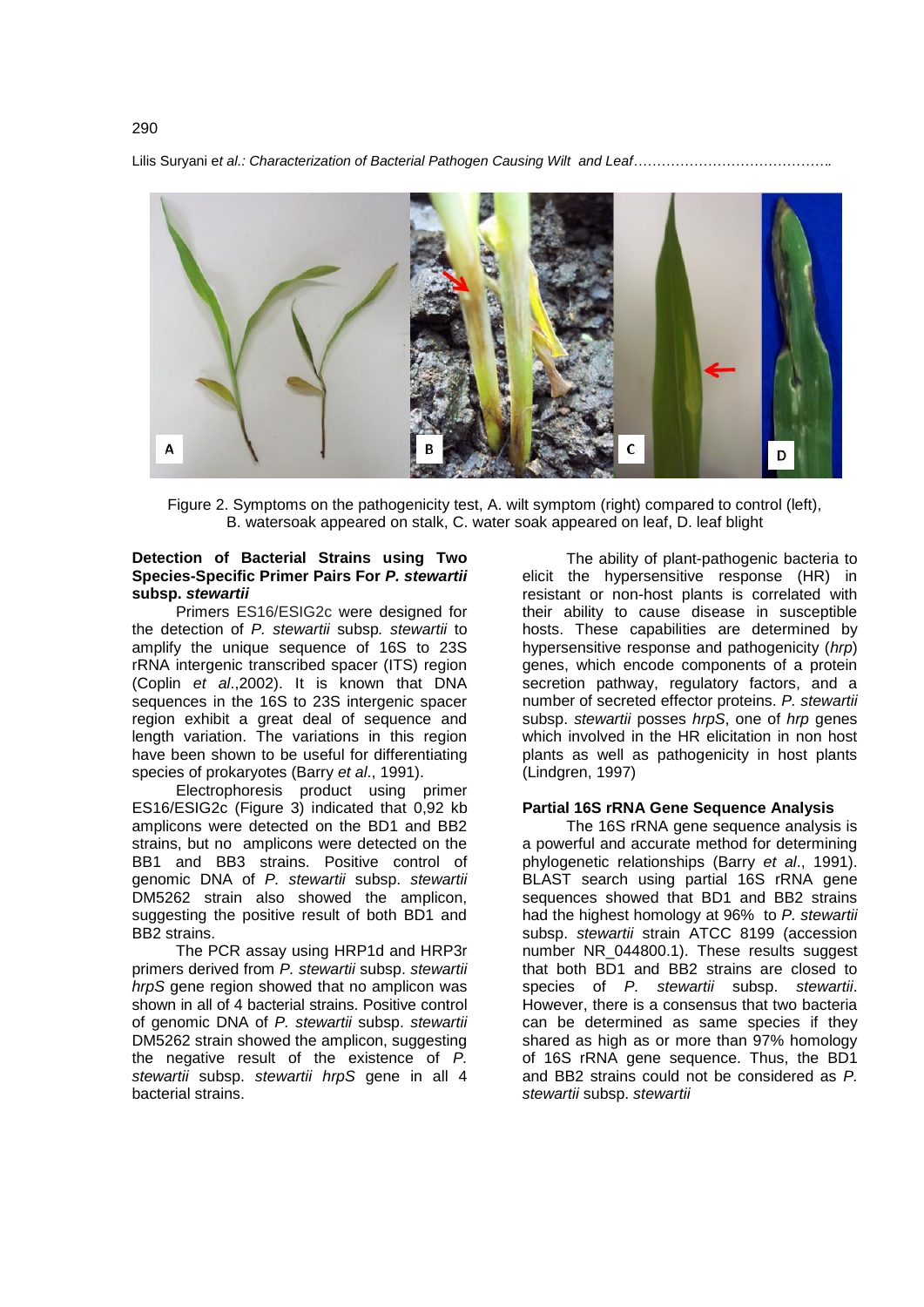Table 1. Physiological and biochemical characteristics of the bacterial strains isolated from corn, and published strains of *Pantoea stewartii* subsp. *stewartii, Pantoea ananatis* and *Pantoea agglomerans* (Schaad *et al*., 2000)

| Characteristic                        | B <sub>D</sub> 1 | BB <sub>2</sub>          | P.ananatis<br>P. stewartii   |           | P. agglomerans |  |
|---------------------------------------|------------------|--------------------------|------------------------------|-----------|----------------|--|
|                                       |                  | subsp. stewartii         | (herbicola strains)          |           |                |  |
| Growth at 37°C                        | $+$              | $+$                      |                              | $+$       | $\ddot{}$      |  |
| Yellow pigmen on YDC                  | $\ddot{}$        | $+$                      | $+$                          | $\ddot{}$ | $\ddot{}$      |  |
| Indole production                     |                  |                          |                              | $\ddot{}$ | V              |  |
| Nitrate reduction                     | $\ddot{}$        | $\ddot{}$                |                              | V         | $\ddot{}$      |  |
| Gelatin liquification                 | $\ddot{}$        | $\ddot{}$                |                              | $\ddot{}$ | $\ddot{}$      |  |
| Motility                              |                  |                          |                              | $\ddot{}$ | $\ddot{}$      |  |
| Utilization of:                       |                  |                          |                              |           |                |  |
| * Citrate                             | $\ddot{}$        | $+$                      | -                            | $+$       | $+$            |  |
| * Malonate                            |                  |                          |                              |           | $\ddot{}$      |  |
| * Tartrate                            | $\ddot{}$        | $\ddot{}$                |                              | $\pm$     |                |  |
| Acid production from:                 |                  |                          |                              |           |                |  |
| * Gliserol                            | $\ddot{}$        | $+$                      |                              | $+$       |                |  |
| * Lactose                             | $\ddot{}$        | $\ddot{}$                |                              | $\ddot{}$ | V              |  |
| * Mannitol                            | $\ddot{}$        | $\ddot{}$                | ٠                            | $\ddot{}$ | $\ddot{}$      |  |
| * Sorbitol                            | ۰                |                          | V                            | $\ddot{}$ |                |  |
| * Cellobiose                          | $+$              | $\ddot{}$                |                              | $\pm$     | $\vee$         |  |
| * Maltose                             | $\ddot{}$        | $\ddot{}$                |                              | $\ddot{}$ | $\ddot{}$      |  |
| * Meso inositol                       | $+$              | $\overline{\phantom{a}}$ | $\qquad \qquad \blacksquare$ | $\ddot{}$ |                |  |
| * Sucrose                             | $\ddot{}$        | $\ddot{}$                | $\ddot{}$                    | $\ddot{}$ | $\ddot{}$      |  |
| V, between 21-79% of strains positive |                  |                          |                              |           |                |  |





Figure 3. Gel electrophoresis visualization of PCR amplified bacterial DNA using primers ES16/ESIG2c (left) and *hrp*S (right); 1. 1kb DNA ladder; 2. DM5262; 3. BB1; 4. BD1; 5. BB3; 6. BB2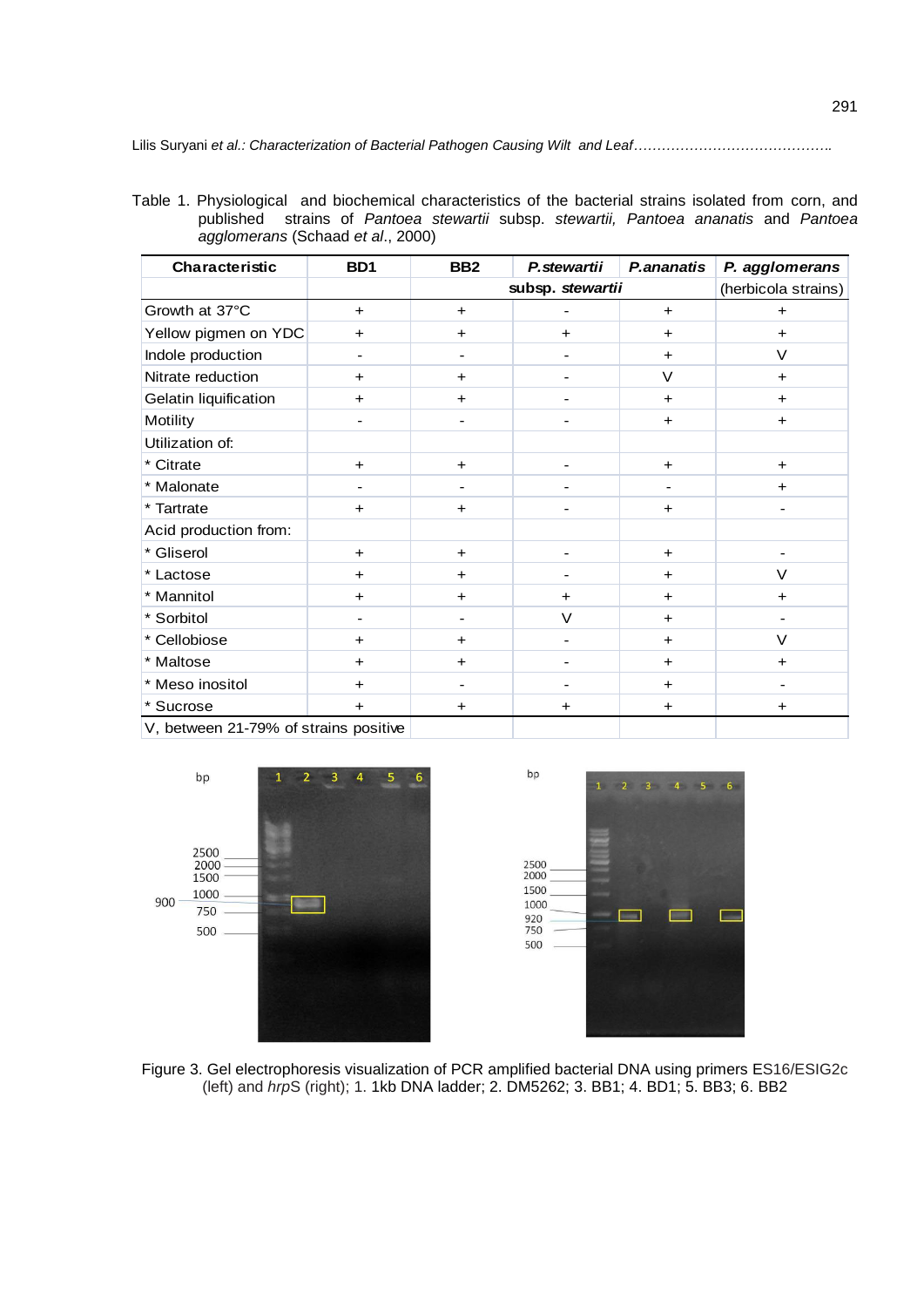| 10 20 30 40 50 60 70 80 90 90 100<br><del>Pstw(NR 044800.1)</del> -AACACATGCAAGTCGGACGGTAGCACAGGGGGGGTGCTC-TCGGGTGACGAGTGGCGGACGGGTAATGTCTGGGAAACTGCCCGAT |                                                                                                                |                                                                                                                                                               |                                                                                                                                                                                                                                 |      |          |                                   |           |           |     |         |          |                                                                                                                                                                                                                                 |          |     |
|-----------------------------------------------------------------------------------------------------------------------------------------------------------|----------------------------------------------------------------------------------------------------------------|---------------------------------------------------------------------------------------------------------------------------------------------------------------|---------------------------------------------------------------------------------------------------------------------------------------------------------------------------------------------------------------------------------|------|----------|-----------------------------------|-----------|-----------|-----|---------|----------|---------------------------------------------------------------------------------------------------------------------------------------------------------------------------------------------------------------------------------|----------|-----|
|                                                                                                                                                           |                                                                                                                |                                                                                                                                                               |                                                                                                                                                                                                                                 |      |          |                                   |           |           |     |         |          |                                                                                                                                                                                                                                 |          |     |
|                                                                                                                                                           |                                                                                                                |                                                                                                                                                               |                                                                                                                                                                                                                                 |      |          |                                   |           |           |     |         |          |                                                                                                                                                                                                                                 |          |     |
| Strain BD1<br>Strain BB2                                                                                                                                  |                                                                                                                |                                                                                                                                                               |                                                                                                                                                                                                                                 |      |          |                                   |           |           |     |         |          |                                                                                                                                                                                                                                 |          |     |
|                                                                                                                                                           |                                                                                                                |                                                                                                                                                               |                                                                                                                                                                                                                                 |      |          |                                   |           |           |     |         |          |                                                                                                                                                                                                                                 |          |     |
|                                                                                                                                                           |                                                                                                                | 110                                                                                                                                                           | 120 - 120 - 120 - 120 - 120 - 120 - 120 - 121 - 121 - 122 - 123 - 124 - 125 - 126 - 127 - 128 - 128 - 128 - 128 - 128 - 128 - 128 - 128 - 128 - 128 - 128 - 128 - 128 - 128 - 128 - 128 - 128 - 128 - 128 - 128 - 128 - 128 - 1 |      |          | 130 140 150 160 170 180           |           |           |     |         |          |                                                                                                                                                                                                                                 |          |     |
| PStw(NR 044800.1)SGAGGGGGATAACTACTGGAAACGGTAGCTAATACCGCATAACGTCGCAAGACCAAAGTGGGGACCTCCGGCCCTCACACCATCGGATGTC                                              |                                                                                                                |                                                                                                                                                               |                                                                                                                                                                                                                                 |      |          |                                   |           |           |     |         |          |                                                                                                                                                                                                                                 |          |     |
|                                                                                                                                                           |                                                                                                                |                                                                                                                                                               |                                                                                                                                                                                                                                 |      |          |                                   |           |           |     |         |          |                                                                                                                                                                                                                                 |          |     |
| Strain BD1                                                                                                                                                |                                                                                                                |                                                                                                                                                               |                                                                                                                                                                                                                                 |      |          |                                   |           |           |     |         |          |                                                                                                                                                                                                                                 |          |     |
| Strain BB2                                                                                                                                                |                                                                                                                |                                                                                                                                                               |                                                                                                                                                                                                                                 |      |          |                                   |           |           |     |         |          |                                                                                                                                                                                                                                 |          |     |
|                                                                                                                                                           | 200                                                                                                            |                                                                                                                                                               | 210 - 10                                                                                                                                                                                                                        |      |          | $220$ $230$ $240$ $250$           |           |           |     |         | 260      | 270 - 270 - 270 - 270 - 270 - 270 - 270 - 270 - 270 - 270 - 270 - 270 - 270 - 270 - 270 - 270 - 270 - 270 - 270 - 270 - 270 - 270 - 270 - 270 - 270 - 270 - 270 - 270 - 270 - 270 - 270 - 270 - 270 - 270 - 270 - 270 - 270 - 2 |          | 280 |
| $\frac{1}{2}$ stw(NR 044800.1) CCCAGATGGGATTAGCTAGTAGGCGGGGTAACGGCCCACCTAGGGGACGATCCCTAGCTGGTCTGAGAGGATGACCACCACTGGAACTG                                  |                                                                                                                |                                                                                                                                                               |                                                                                                                                                                                                                                 |      |          |                                   |           |           |     |         |          |                                                                                                                                                                                                                                 |          |     |
|                                                                                                                                                           |                                                                                                                |                                                                                                                                                               |                                                                                                                                                                                                                                 |      |          |                                   |           |           |     |         |          |                                                                                                                                                                                                                                 |          |     |
| Strain BD1                                                                                                                                                |                                                                                                                |                                                                                                                                                               |                                                                                                                                                                                                                                 |      |          |                                   |           |           |     |         |          |                                                                                                                                                                                                                                 |          |     |
| Strain BB2                                                                                                                                                |                                                                                                                |                                                                                                                                                               |                                                                                                                                                                                                                                 |      |          |                                   |           |           |     |         |          |                                                                                                                                                                                                                                 |          |     |
|                                                                                                                                                           |                                                                                                                | ia da barre la anal anar lanar lanar lang lanar lanar lanar lanar janar lang lanar lanar lanar lanar lanar lan                                                |                                                                                                                                                                                                                                 |      |          |                                   |           |           |     |         |          |                                                                                                                                                                                                                                 |          |     |
| Pstw(NR 044800.1) AGACACGGTCCAGACTCC-TACGGGAGGCAGCAGTGGGGAATATTGCACAATGGGCGCAAGCCTGATGCAGCCATGCCGCGTGTATGAAGAA                                            |                                                                                                                |                                                                                                                                                               | 300 - 100                                                                                                                                                                                                                       |      |          | $310 \t 320 \t 330 \t 340 \t 350$ |           |           |     |         |          | 360 - 100                                                                                                                                                                                                                       |          |     |
|                                                                                                                                                           |                                                                                                                |                                                                                                                                                               |                                                                                                                                                                                                                                 |      |          |                                   |           |           |     |         |          |                                                                                                                                                                                                                                 |          |     |
|                                                                                                                                                           |                                                                                                                |                                                                                                                                                               |                                                                                                                                                                                                                                 |      |          |                                   |           |           |     |         |          |                                                                                                                                                                                                                                 |          |     |
| Strain BD1<br>Strain BB2                                                                                                                                  |                                                                                                                |                                                                                                                                                               |                                                                                                                                                                                                                                 |      |          |                                   |           |           |     |         |          |                                                                                                                                                                                                                                 |          |     |
|                                                                                                                                                           |                                                                                                                |                                                                                                                                                               |                                                                                                                                                                                                                                 |      |          |                                   |           |           |     |         |          |                                                                                                                                                                                                                                 |          |     |
|                                                                                                                                                           |                                                                                                                |                                                                                                                                                               | بمعاقدهما فخفعا فعفعا فمخفا ففعفا فخففا ففعفا فتخف المتمقا فمحف المتحف المتحف المتحف المتحف المقعقاء                                                                                                                            |      |          |                                   |           |           |     |         |          |                                                                                                                                                                                                                                 |          |     |
|                                                                                                                                                           | 380 - 1                                                                                                        |                                                                                                                                                               | 390 400 410 420 430 440 450                                                                                                                                                                                                     |      |          |                                   |           |           |     |         |          |                                                                                                                                                                                                                                 | 460      |     |
| Pstw(NR 044800.1) AGGCCTTCGGGTTGTAAAGTACTTT--CAGCGGGG-AGGAAGGTGGTGAGGTTAATAACCT--CATCAATTGACATTACCCGCAGAAGAAGC                                            |                                                                                                                |                                                                                                                                                               |                                                                                                                                                                                                                                 |      |          |                                   |           |           |     |         |          |                                                                                                                                                                                                                                 |          |     |
|                                                                                                                                                           |                                                                                                                |                                                                                                                                                               |                                                                                                                                                                                                                                 |      |          |                                   |           |           |     |         |          |                                                                                                                                                                                                                                 |          |     |
| Strain BD1                                                                                                                                                |                                                                                                                |                                                                                                                                                               |                                                                                                                                                                                                                                 |      |          |                                   |           |           |     |         |          |                                                                                                                                                                                                                                 |          |     |
| Strain BB2                                                                                                                                                |                                                                                                                |                                                                                                                                                               |                                                                                                                                                                                                                                 |      |          |                                   |           |           |     |         |          |                                                                                                                                                                                                                                 |          |     |
|                                                                                                                                                           | ie innen innen innen innen innen innen innen innen innen innen innen jagen innen innen innen innen innen innen | 480                                                                                                                                                           |                                                                                                                                                                                                                                 |      |          |                                   |           |           |     | 530 540 |          |                                                                                                                                                                                                                                 |          |     |
|                                                                                                                                                           | 470                                                                                                            |                                                                                                                                                               |                                                                                                                                                                                                                                 |      |          | 500 510 520                       |           |           |     |         |          |                                                                                                                                                                                                                                 |          | 560 |
|                                                                                                                                                           |                                                                                                                |                                                                                                                                                               |                                                                                                                                                                                                                                 |      |          |                                   |           |           |     |         |          |                                                                                                                                                                                                                                 |          |     |
| Strain BD1                                                                                                                                                |                                                                                                                |                                                                                                                                                               |                                                                                                                                                                                                                                 |      |          |                                   |           |           |     |         |          |                                                                                                                                                                                                                                 |          |     |
| Strain BB2                                                                                                                                                |                                                                                                                |                                                                                                                                                               |                                                                                                                                                                                                                                 |      |          |                                   |           |           |     |         |          |                                                                                                                                                                                                                                 |          |     |
|                                                                                                                                                           |                                                                                                                | ana laaaa laaaa laaaa laaaa laaaa laaaa laaaa laaaa laaaa laaaa laaaa laaaa laaaa laaaa laaaa laaaa laaaa laa                                                 |                                                                                                                                                                                                                                 |      |          |                                   |           |           |     |         |          |                                                                                                                                                                                                                                 |          |     |
|                                                                                                                                                           |                                                                                                                |                                                                                                                                                               | 580 7                                                                                                                                                                                                                           |      |          | 590 600 610 620                   |           |           |     |         | 630 - 10 |                                                                                                                                                                                                                                 | 640 — 10 |     |
| $\frac{1}{2}$ (NR 044800.1) AAGTCAGATGTGAAATCCCCGGGCTTAACCTGGGAACTGCATTTGAAACTGGCAGGCTTGAGTCTCGTAGAGGGGGTAGAATTCCAGGTGT                                   |                                                                                                                |                                                                                                                                                               |                                                                                                                                                                                                                                 |      |          |                                   |           |           |     |         |          |                                                                                                                                                                                                                                 |          |     |
|                                                                                                                                                           |                                                                                                                |                                                                                                                                                               |                                                                                                                                                                                                                                 |      |          |                                   |           |           |     |         |          |                                                                                                                                                                                                                                 |          |     |
| Strain BD1<br>Strain BB2                                                                                                                                  |                                                                                                                |                                                                                                                                                               |                                                                                                                                                                                                                                 |      |          |                                   |           |           |     |         |          |                                                                                                                                                                                                                                 |          |     |
|                                                                                                                                                           |                                                                                                                | "  ייניין  ייניין  ייניין  ייניין  ייניין  ייניין  ייניין  ייניין  ייניין  ייניין  ייניין  ייניין  ייניין  יינ<br>1070 - 720 730 740<br>107 - 710 720 730 740 |                                                                                                                                                                                                                                 |      |          |                                   |           |           |     |         |          |                                                                                                                                                                                                                                 |          |     |
| Pstw(NR 044800.1) AGCGGTGAAATGCGTAGAGATCTGGAGGAATACCGGTGGCGAAGGCGGTCCCCTGGACGAAGACTGACGCTCAGGTGCGAAAGCGTGGGGAG                                            |                                                                                                                |                                                                                                                                                               |                                                                                                                                                                                                                                 |      |          |                                   |           |           |     |         |          |                                                                                                                                                                                                                                 |          |     |
|                                                                                                                                                           |                                                                                                                |                                                                                                                                                               |                                                                                                                                                                                                                                 |      |          |                                   |           |           |     |         |          |                                                                                                                                                                                                                                 |          |     |
|                                                                                                                                                           |                                                                                                                |                                                                                                                                                               |                                                                                                                                                                                                                                 |      |          |                                   |           |           |     |         |          |                                                                                                                                                                                                                                 |          |     |
| Strain BD1<br>Strain BB2                                                                                                                                  |                                                                                                                |                                                                                                                                                               |                                                                                                                                                                                                                                 |      |          |                                   |           |           |     |         |          |                                                                                                                                                                                                                                 |          |     |
|                                                                                                                                                           |                                                                                                                |                                                                                                                                                               |                                                                                                                                                                                                                                 |      |          |                                   |           |           |     |         |          |                                                                                                                                                                                                                                 |          |     |
|                                                                                                                                                           | 750                                                                                                            |                                                                                                                                                               |                                                                                                                                                                                                                                 | 770  | 780 - 17 |                                   | 790 - 100 | 800 - 100 |     | 810     |          |                                                                                                                                                                                                                                 | 830      |     |
|                                                                                                                                                           |                                                                                                                |                                                                                                                                                               |                                                                                                                                                                                                                                 |      |          |                                   |           |           |     |         |          |                                                                                                                                                                                                                                 |          |     |
|                                                                                                                                                           |                                                                                                                |                                                                                                                                                               |                                                                                                                                                                                                                                 |      |          |                                   |           |           |     |         |          |                                                                                                                                                                                                                                 |          |     |
| Strain BD1                                                                                                                                                |                                                                                                                |                                                                                                                                                               |                                                                                                                                                                                                                                 |      |          |                                   |           |           |     |         |          |                                                                                                                                                                                                                                 |          |     |
| Strain BB2                                                                                                                                                |                                                                                                                |                                                                                                                                                               |                                                                                                                                                                                                                                 |      |          |                                   |           |           |     |         |          |                                                                                                                                                                                                                                 |          |     |
|                                                                                                                                                           |                                                                                                                | 850                                                                                                                                                           | 860                                                                                                                                                                                                                             | 870  |          | 880                               | 890       |           | 900 | 910     |          | 920                                                                                                                                                                                                                             |          | 930 |
| $\overline{\texttt{Pstm}}$ (NR 044800.1) GTCGACCGCCTGGGGAGTACGGCCGCAAGGTTAAAACTCAAATGAATTGACGGGGCCCGCACAAGCGGTGGAGCATGTGGTTTAATTCGATG                     |                                                                                                                |                                                                                                                                                               |                                                                                                                                                                                                                                 |      |          |                                   |           |           |     |         |          |                                                                                                                                                                                                                                 |          |     |
| Pag(JQ613283.1)<br>Pan (NR 026045.1).                                                                                                                     |                                                                                                                |                                                                                                                                                               |                                                                                                                                                                                                                                 |      |          |                                   |           |           |     |         |          |                                                                                                                                                                                                                                 |          |     |
| Strain BD1                                                                                                                                                |                                                                                                                |                                                                                                                                                               |                                                                                                                                                                                                                                 |      |          |                                   |           |           |     |         |          |                                                                                                                                                                                                                                 |          |     |
| Strain BB2                                                                                                                                                |                                                                                                                |                                                                                                                                                               |                                                                                                                                                                                                                                 |      |          |                                   |           |           |     |         |          |                                                                                                                                                                                                                                 |          |     |
|                                                                                                                                                           | 940                                                                                                            |                                                                                                                                                               | 950                                                                                                                                                                                                                             | 960  |          | 970                               | 980       | 990       |     | 1000    |          | 1010                                                                                                                                                                                                                            | 1020     |     |
| $\cdot$<br>$\overline{\texttt{Pstw}}$ (NR 044800.1) CAACGCGAAGAACCTTACCTACTCTTGACATCCAGCGAACTTGGCAGATGCCTTGGTGCCTTCGGGAACGCTGAACAGGTGCTGCATGGC            |                                                                                                                |                                                                                                                                                               |                                                                                                                                                                                                                                 |      |          |                                   |           |           |     |         |          |                                                                                                                                                                                                                                 |          |     |
| Pag(JQ613283.1)                                                                                                                                           |                                                                                                                |                                                                                                                                                               |                                                                                                                                                                                                                                 |      |          |                                   |           |           |     |         |          |                                                                                                                                                                                                                                 |          |     |
| Pan (NR 026045.1).<br>Strain BD1                                                                                                                          |                                                                                                                |                                                                                                                                                               |                                                                                                                                                                                                                                 |      |          |                                   |           |           |     |         |          |                                                                                                                                                                                                                                 |          |     |
| Strain BB2                                                                                                                                                |                                                                                                                |                                                                                                                                                               |                                                                                                                                                                                                                                 |      |          |                                   |           |           |     |         |          |                                                                                                                                                                                                                                 |          |     |
|                                                                                                                                                           |                                                                                                                |                                                                                                                                                               |                                                                                                                                                                                                                                 |      |          |                                   |           |           |     |         |          |                                                                                                                                                                                                                                 |          |     |
| $\overline{\texttt{Pstr}}$ (NR 044800.1) TGTCGTCAGCTCGTGTTGTAATGTTGGGTTAAGTCCCGCAACGAGCGCAACCCTTATCCTTTGTTGCCAGCG-ATTCGGTCGGGAACTCAA                      | 1030                                                                                                           | 1040                                                                                                                                                          |                                                                                                                                                                                                                                 | 1050 | 1060     | 1070                              |           | 1080      |     | 1090    | 1100     |                                                                                                                                                                                                                                 | 1110     |     |
| Pag (JQ613283.1)                                                                                                                                          |                                                                                                                |                                                                                                                                                               |                                                                                                                                                                                                                                 |      |          |                                   |           |           |     |         |          |                                                                                                                                                                                                                                 |          |     |
| Pan (NR 026045.1)                                                                                                                                         |                                                                                                                |                                                                                                                                                               |                                                                                                                                                                                                                                 |      |          |                                   |           |           |     |         |          |                                                                                                                                                                                                                                 |          |     |
| Strain BD1<br>Strain BB2                                                                                                                                  |                                                                                                                |                                                                                                                                                               |                                                                                                                                                                                                                                 |      |          |                                   |           |           |     |         |          |                                                                                                                                                                                                                                 |          |     |
|                                                                                                                                                           |                                                                                                                |                                                                                                                                                               |                                                                                                                                                                                                                                 |      |          |                                   |           |           |     |         |          |                                                                                                                                                                                                                                 |          |     |

# 292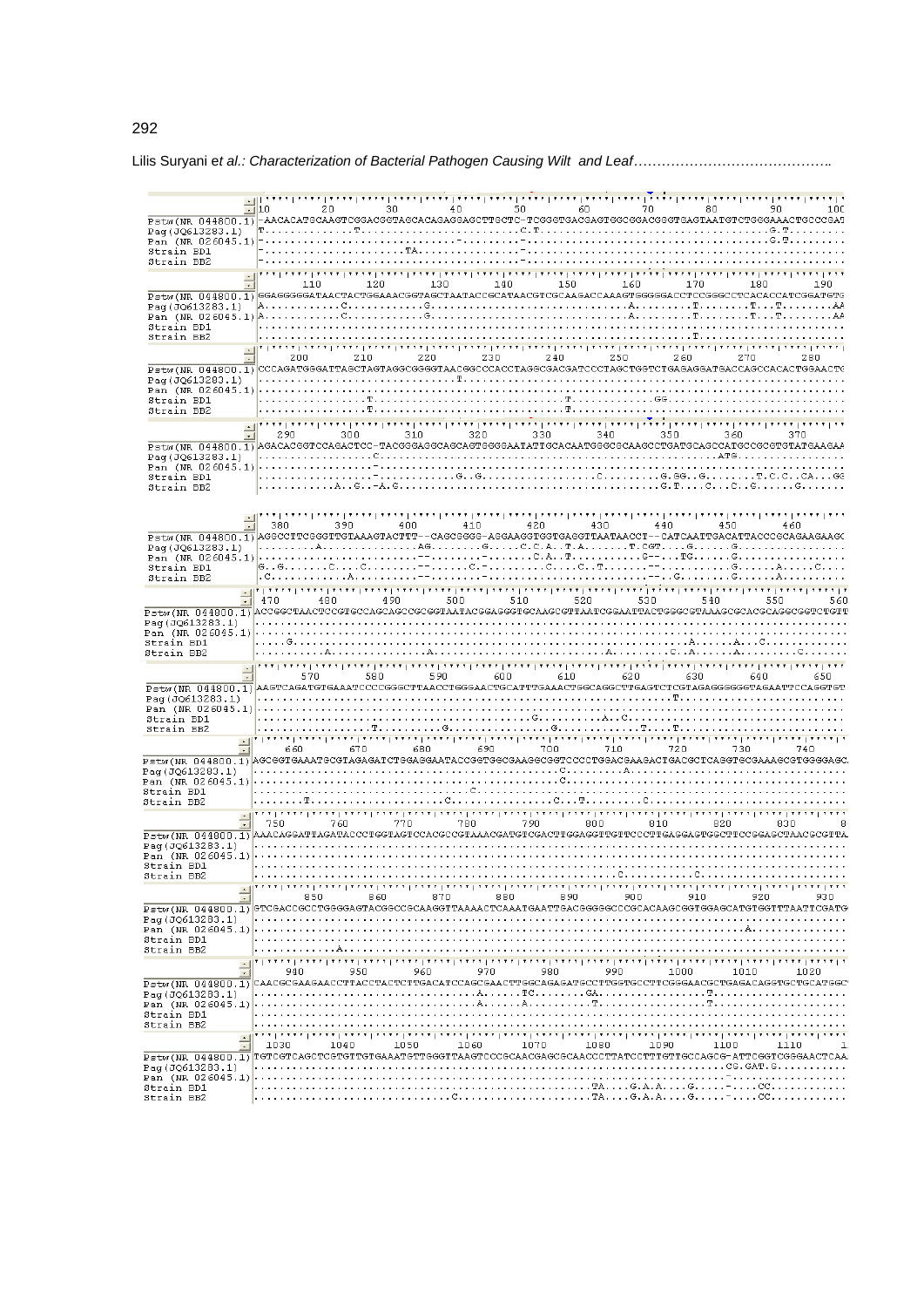Lilis Suryani *et al.: Characterization of Bacterial Pathogen Causing Wilt and Leaf…………………………………….*



Figure 4. Sequence alignment of the 16S rRNA genes of *P. stewartii* subsp. *stewartii* (Pstw), *Pantoea ananatis* (Pan), *Pantoea agglomerans* (Pag), strain BD1, and strain BB2. Identical nucleotides are indicated by dotes, and deletions are indicated by dashes.

Multiple alignments of nucleotide sequences were performed using Clustal W program. The sequences were align with the nucleotide sequence of *P. stewartii* subsp. *stewartii* strain ATCC 8199 as well as those of *P. ananatis* and *P. agglomerans* which has close relationship to *P. stewartii* subsp. *stewartii*. The BD1 and BB2 showed high similarity to *P. stewartii* subsp. *stewartii*, although several bases have been changed (Figure 4).

The phylogenetic relationship derived from a neighbor-joining analysis of the pairwise comparison among the partial 16S rRNA gene sequences of both BD1 and BB2 strains with six sequences of well described species of the genus *Pantoea* is shown in Figure 5. *Escherichia coli*, *Erwinia chrysantemi*, and *Ralstonia solanacearum* were used as the out group taxons. The sequences of *P. ananatis, P. agglomerans, P. stewartii, E. coli*, *E. chrysantemi*, *R. solanacearum* were obtained from the GenBank/EMBL databases. The tree diagram demonstrated that the sequences of BD1 and BB2 are clustered in a group with *P. stewartii* subsp*. stewartii*  supported by high bootstrap value of 100.

Overall, the results showed that BD1 and BB2 strain were non-motile similar to *P. stewartii* subsp. *stewartii*. However, physiological and biochemical traits of BD1 and BB2 strains showed variable to those of *P. stewartii* subsp. *stewartii*. In addition, PCR amplification assay with two types of specific species primer pairs for the detection of *P. stewartii* subsp. *stewartii* showed inconsistency. Homology of 16S rRNA gene sequences of BD1 and BB2 strains to *P. stewartii* subsp. *stewartii* were below 97%, a consensus value for the two bacteria considered same species. The ELISA test using AGDIA Kit for *P. stewartii* subsp. *stewartii* also showed negative result for both bacterial strains (data not shown). Taken together the results were not consistent to verify that BD1 and BB2 bacterial strains found in Batu is *P. stewartii* subsp. *stewartii*. Thus, we conclude that the bacterial strains are the unique strain of *Pantoea* spp. The surveillance and further researches on the disease are necessary to develop strategies to manage the disease.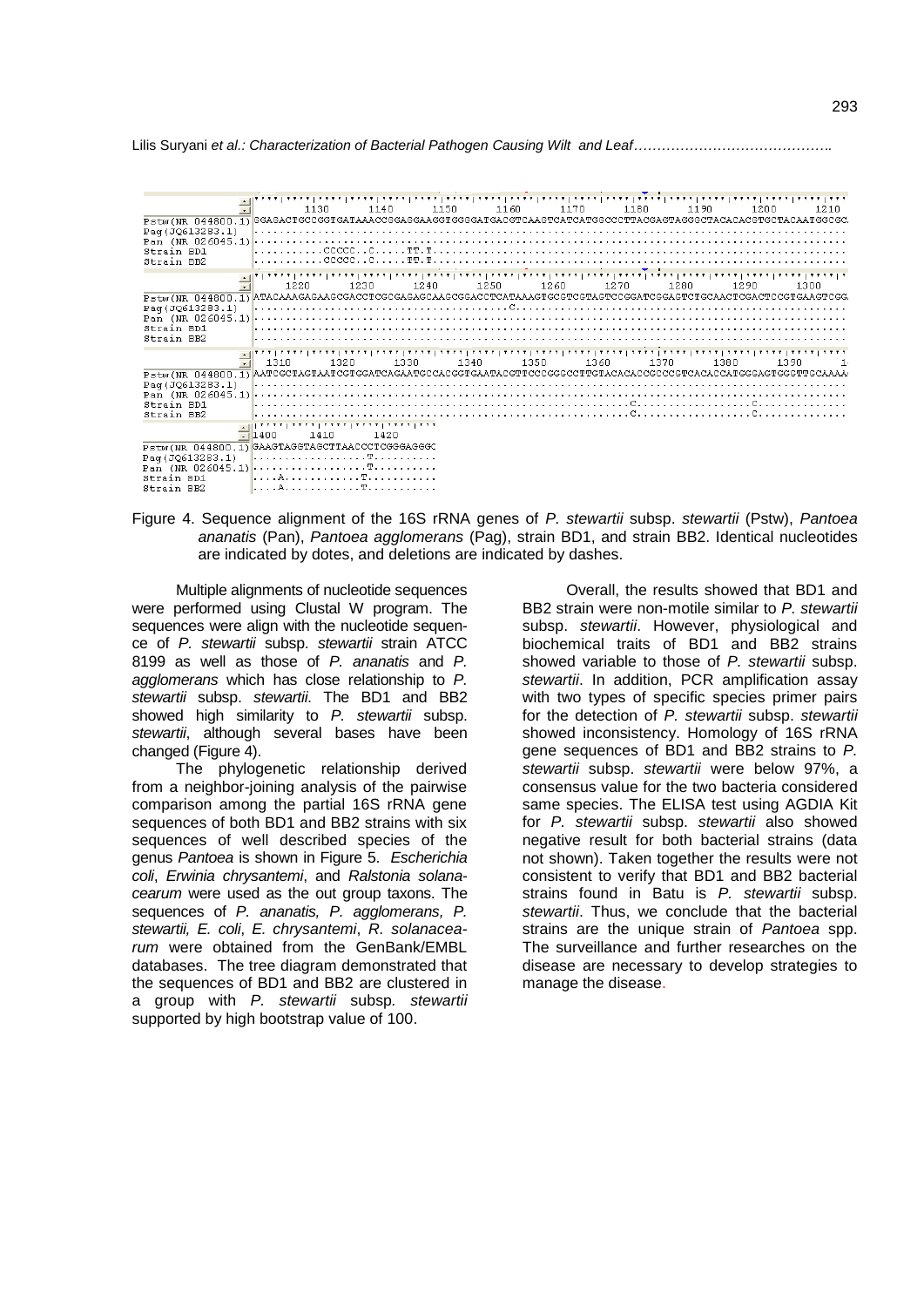

Figure 5. Phylogenetic tree showing the relationship among selected partial 16S rRNA gene sequences from *Pantoea* spp. and strains isolated from corn. The numbers at the nodes indicate the levels of bootstrap support based on data for 1,000 replicates. Accession numbers were showed in brackets. Bar represents genetic distance. *Pan = P. ananatis, Pag = P. agglomerans, Pstw = P. stewartii, E. coli = Escherichia coli*, *Echryst = E. chrysantemi*, *Rs = R. solanacearum*

#### **CONCLUSION**

Based on all tests performed, bacterial pathogen causing wilt and leaf blight on corn found in Batu was *Pantoea* spp*.* The bacteria had physiological and biochemical characteristics quite different from other published strains of *P. stewartii* subsp. *stewartii*, indicated that BD1 and BB2 are possibly unique strains of *Pantoea* spp. Further research on the disease is necessary to develop strategies to manage the disease as well as to prevent greater losses.

## **ACKNOWLEDGEMENTS**

We would like to thank Drs. David L. Coplin and Doris R. Majerczak from Ohio University for their kindness to provide DNA sample of *P. stewartii* subsp. *stewartii* DM5262 strain as positive control. This research was funded by Dit.Litabmas Dikti, through Grand Research of Decentralized University received by Dr. Arifin Noor Sugiharto.

#### **REFERENCES**

- Akil, M. and H.A. Dahlan. 2010. Budidaya jagung dan diseminasi teknologi. *Dalam* Jagung: teknik produksi dan pengem-bangan. Litbang Deptan. Jakarta. p.192-204.
- Ausubel F.M., R. Brent, R.E. Kingston, D.D. Moore, J.G. Seidman, J.A. Smith and K. Struhl. 1996. Current protocols in molecular biology. John Wiley and Sons, New York.
- Barry, T., G. Colleran, M. Glennon, L. Dunican and F. Gannon. 1991. The 16S/23S ribosomal spacer as a target for DNA probes to identify eubacteria. PCR Methods Appl. p.151-156.
- BPS. 2011. Tanaman pangan. http://www.bps. go.id/tnmn\_pgn.php
- Brenner, D.J., G.R. Fanning, J.K. Leete Knutson, A. G. Steigerwalt and M. I. Krichevsky. 1984. Attempts to classify herbicola group-Enterobacter agglomerans strains by deoxyribonucleic acid hybridization and phenotypic tests. *Int*. *J. Syst. Bacteriol*. 34: 45-55.